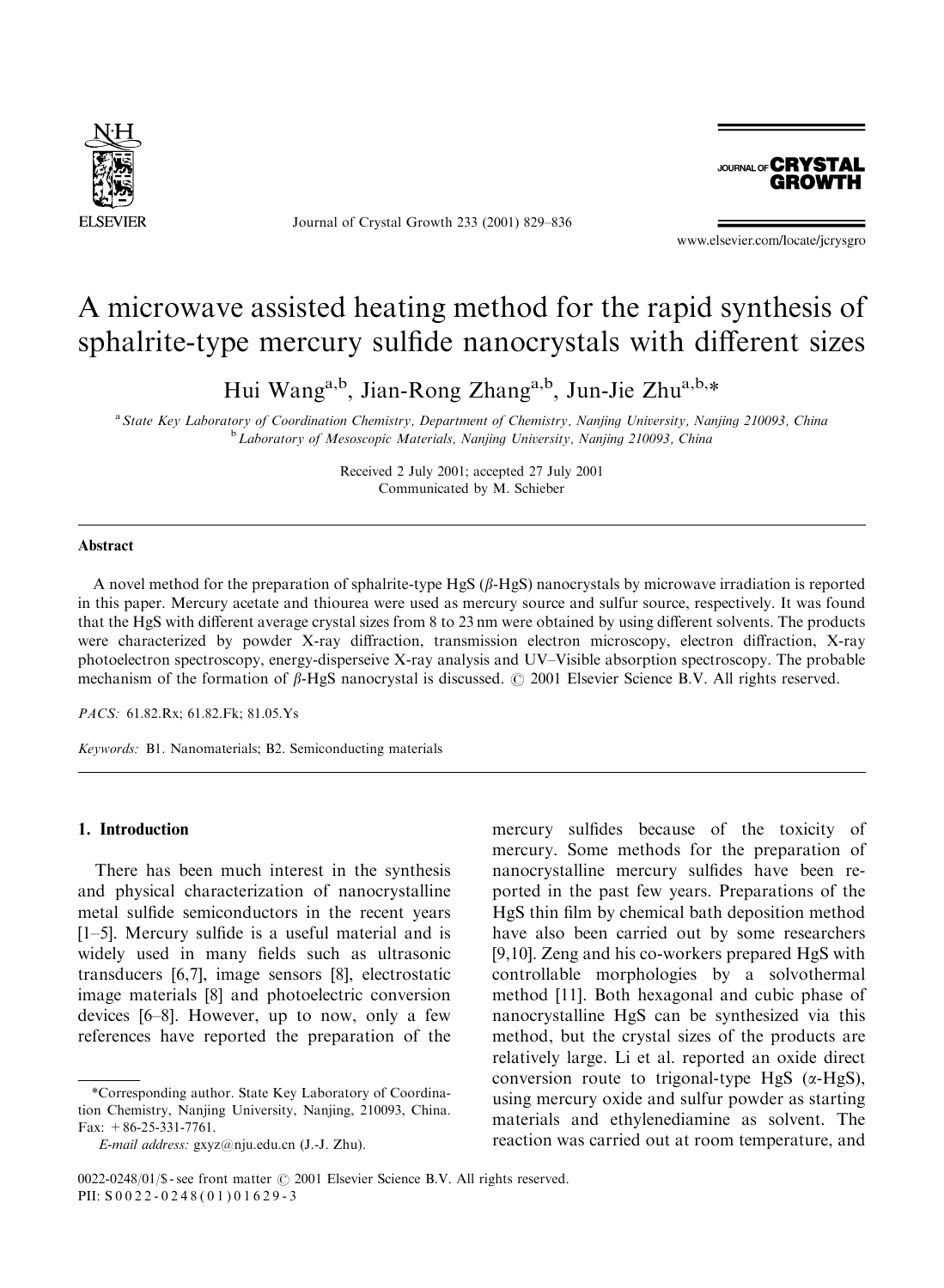the reaction time lasted over 5 h [12]. Gedanken et al. applied ultrasound irradiation to prepare nanocrystalline HgS. They also chose sulfur powder as sulfur source and ethylenediamine as solvent, but the reaction time was reduced to 1 h [13].

Microwaves are electromagnetic waves containing electric and magnetic field components. The electric field applies a force on charged particles as a result of which the charged particles start to migrate or rotate. Due to the movement of charged particles further polarization of polar particles takes place. The concerted forces applied by the electric and magnetic components of microwaves are rapidly changing in direction, which creates friction and collisions of the molecules. Claimed effects of microwave irradiation include thermal and non-thermal effects [14]. Microwave irradiation as a heating method has found a number of applications in chemistry. The microwave synthesis, which is generally quite fast, simple and efficient in energy, has been developed and is widely used in the fields such as molecular sieve preparation [15,16], radiopharmaceuticals [17,18], the preparation of inorganic complexes and oxide [19–21], organic reactions [22–24], plasma chemistry [25], analytical chemistry [26] and catalysis [27]. The applications of microwave irradiation in the preparation of nanocrystalline particles have been reported in recent years [28– 36]. Microwave irradiation has shown very rapid growth in its application to material science due to its unique reaction effects such as rapid volumetric heating and the consequent dramatic increase in reaction rates, etc. A variety of articles have also shown how rapid heating rate can be harnessed to produce binary and tertiary solid-state compound [20,37–39]. Compared with conventional methods, microwave synthesis has the advantages of short reaction time, small particle size, narrow particle size distribution and high purity.

Finding fast and efficient methods to produce nanocrystalline particles and realizing the control over the crystal size are new challenges to synthetic chemists and material scientists. This paper presents a novel method for the preparation of  $\beta$ -HgS. The microwave irradiation technique is applied to prepare the nanocrystalline  $\beta$ -HgS particles, and

the reaction time was greatly reduced to only 10 mins.  $\beta$ -HgS nanoparticles with different crystal sizes were successfully prepared by choosing different solvents. It is found to be a fast, convenient, mild, energy efficient and environmentally friendly route to produce the nanocrystalline HgS particles with controllable sizes in only one step.

#### 2. Experiment section

#### 2.1. Materials

All the reagents were of analytical purity, and were used without further purification. N,Ndimethyl formamide (DMF) and tetrahydrofuran (THF) were purchased from Shanghai Chemical Reagent Factory (China). Absolute ethanol and rubeanic acid were purchased from Nanjing Chemical Reagent Factory (China). Thiourea was purchased from Suzhou Jincheng Chemical Reagent Factory (China). Thioacetamide (TAA) was purchased from Jiangsu Taicang Chemical Reagent Factory (China). Mercury acetate was purchased from Guangzhou Chemistry Reagent Factory (China). Distilled water was used in the experiments.

## 2.2. Instruments

A microwave oven with 650 W power (Sanle General Electric Corp. Nanjing, China) was used in our experiments. A refluxing system was connected with the microwave oven.

The X-ray powder diffraction (XRD) patterns were recorded on Shimadzu XD-3A X-ray diffractometer (Cu K<sub> $\alpha$ </sub> radiation,  $\lambda = 0.15418$  nm). Transmission electron micrographs (TEM) and electron diffraction patterns (ED) were obtained by employing JEOL JEM-200CX transmission electron microscope, using an accelerating voltage of 200 kV. The surface of the products was detected by X-ray photoelectron spectra recorded on ESCALAB MK II X-ray photoelectron spectrometer, using non-monochromatized  $Mg K_{\alpha}$ X-ray as the excitation source. EDAX measurements were performed on the PV9100 instrument.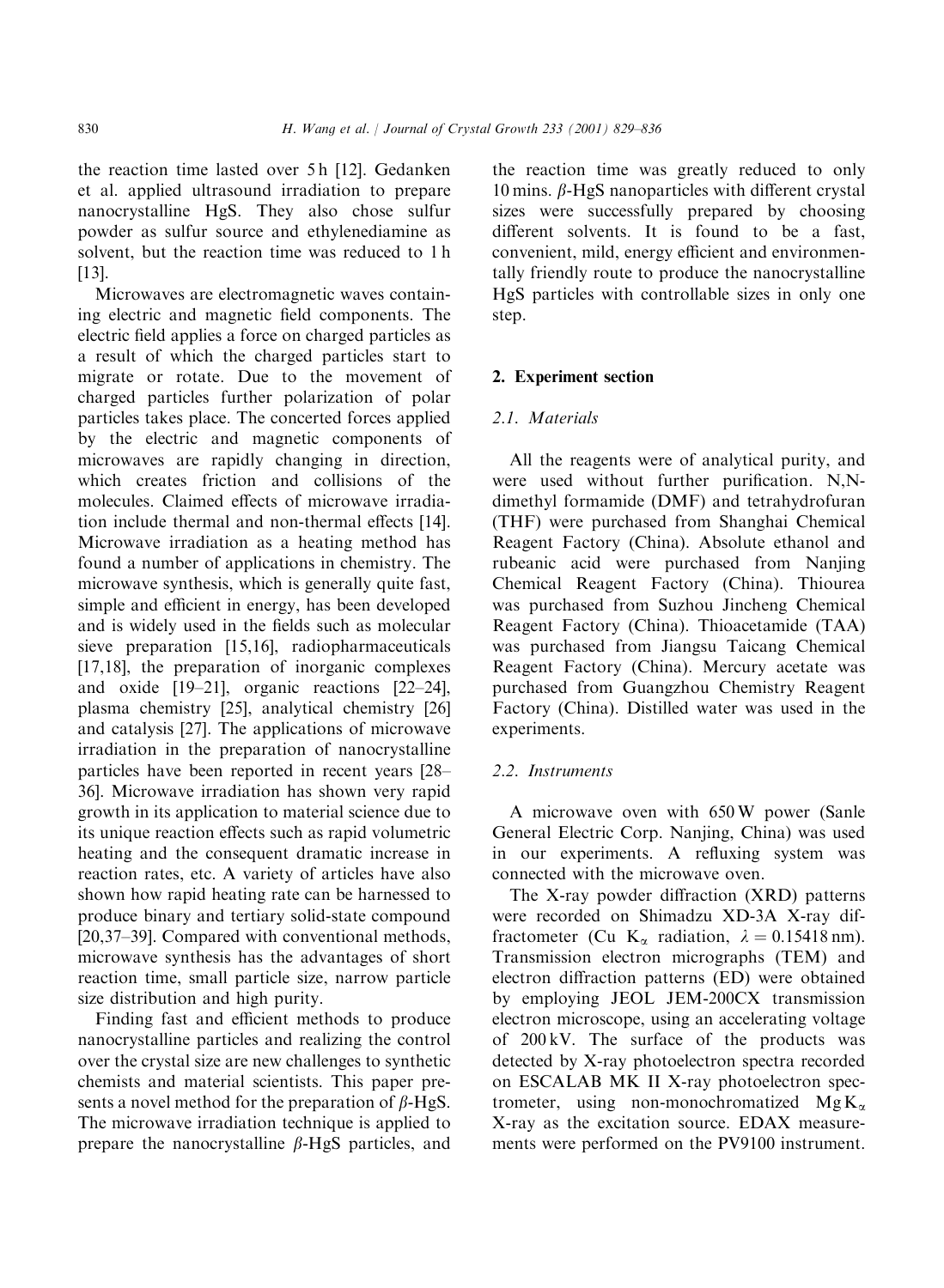Shimadzu UV-3100 photospectrometer was used to record the UV–Visible absorption spectra of the as-prepared particles.

## 2.3. Preparation of  $\beta$ -HqS nanoparticles

In a typical procedure,  $1.6 g$  Hg(CH<sub>3</sub>COO)<sub>2</sub>  $\cdot$  2H<sub>2</sub>O and 0.5 g thiourea were added in 50 ml solvent. Absolute ethanol (EtOH), tetrahydrofuran (THF), distilled water, N,N-dimethyl formamide (DMF) and 20% DMF aqueous solution were chosen as solvents respectively. The mixture was placed in the microwave reflux system and the reaction was performed under ambient air for 10 min. The microwave oven followed a working cycle of 6 s on and 24 s off  $(20\%$  power). Then a great amount of black precipitate occurred. After cooling to room temperature, the precipitates were centrifuged, washed with distilled water and absolute ethanol, and dried in the air. The final products were collected for characterizations.

## 3. Results and discussion

## 3.1. XRD, TEM, XPS and EDAX studies

The XRD patterns (Fig. 1) show that the products obtained are the cubic phase HgS. The



Fig. 1. The XRD patterns of the HgS prepared in different solvents: (a) DMF; (b)  $H_2O$ ; (c)  $20\%$ DMF– $H_2O$ ; (d) THF; (e) EtOH.

peaks are corresponding to  $(111)$ ,  $(200)$ ,  $(220)$ , (3 1 1) and (2 2 2), which matches literature pattern for  $\beta$ -HgS [40]. The broadening of the peaks indicates that the crystal sizes are small. The average crystal sizes of the particles are estimated by Debye–Scherrer formula [41] from the XRD patterns. In different solvents, the as-prepared particles are of different average sizes according to the half peak-width.

The TEM images (Fig. 2a–e) show the sizes and morphologies of the nanocrystals. It is apparent that the nanocrystals are spherical. The average sizes are in the range of 8–23 nm. They are in good agreement with those estimated by Debye–Scherrer formula from the XRD patterns. The results are shown in Table. 1.

Fig. 2f is a selected area electron diffraction (ED) picture of the as-prepared HgS nanoparticles using water as the solvent. The ED measurements show that the product is polycrytalline. The diffraction rings correspond to  $(111)$ ,  $(200)$ , (2 2 0) and (3 1 1), respectively, which is in accord with the XRD pattern.

The wide XPS spectrum of sample D is shown in Fig. 3. The C1s peak lies at 285.5 eV, which should be corrected to 284.6 eV. All the other peaks are corrected accordingly. No peaks of impurity are observed, indicating the high purity of the product. Fig. 4a and b show the high-resolution XPS spectra of Hg(4f) and S(2p), respectively. The two strong peaks taken for the Hg region at 100.9 and 104.95 eV are assigned to the Hg(4f) binding energy. The peaks measured in the S energy region detected at 162.2 and 163.3 eV are attributed to the S(2p) transitions. The ratio of Hg and S is calculated to be 56.6 : 43.4.

The EDAX pattern for the HgS prepared in water also shows the presence of Hg and S peaks with an average atomic ratio  $Hg: S$  of 56:44, which is in good agreement with the XPS results. This result points out that the surface of the sample is rich in Hg.

## 3.2. Optical properties

The UV–Visible absorption spectrum of 11.06 mg HgS nanoparticles (sample A) dispersed in 100 ml ethanol is shown in Fig. 5a. On the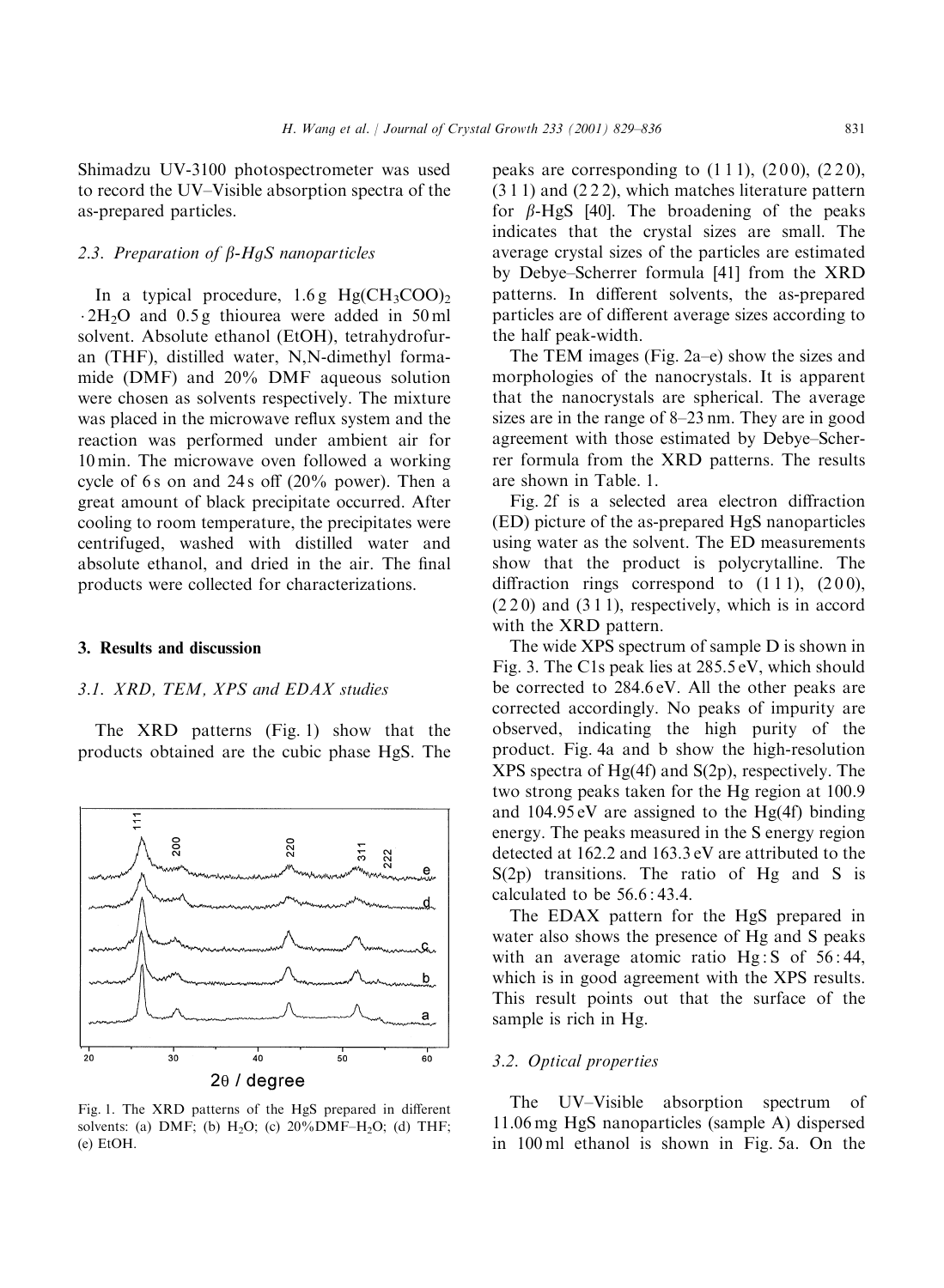$(b)$  $(a)$  $(c)$  $100nm$  $00<sub>nm</sub>$  $100nm$  $(f)$ (e)  $100<sub>nr</sub>$ 

Fig. 2. The TEM images of the HgS nanoparticles prepared in different solvents: (a) in EtOH; (b) in THF; (c) in 20% DMF (d) in H2O; (e) in DMF; (f) ED picture of HgS (prepared using water as solvent).

Table 1

Average diameter of the particles prepared in different solvents estimated by Debye–Scherrer formula and from TEM microphotograph

|          | Solvent                              | Debye-Scherrer formula (nm) | TEM(mm)   |
|----------|--------------------------------------|-----------------------------|-----------|
| Sample A | EtOH                                 |                             | $8 - 9$   |
| Sample B | THF                                  | 10                          | $8 - 10$  |
| Sample C | $20\%$ DMF-H <sub>2</sub> O solution | 13                          | $11 - 13$ |
| Sample D | $H_2O$                               | 14                          | $11 - 14$ |
| Sample E | DMF                                  | 23                          | $20 - 24$ |

spectrum, a broad absorption peak whose center is at about 360 nm is observed. An estimate of the optical band-gap is obtained using the following equation for a semiconductor:

;

$$
\alpha(v) = A(hv/2 - E_{\rm g})^{m/2}
$$

where  $\alpha$  is the absorption coefficient and *m* equals 1 for a direct transition. The energy intercept of a plot of  $(\alpha E_{phot})^2$  versus  $E_{phot}$  yields  $E_g$  for a direct transition (Fig. 4b) [42]. The band-gap energy of the nanoparticles was calculated to be 2.48 eV by direct transition method from the UV–Visible

absorption spectrum, which is 0.48 eV larger than that of bulk HgS ( $E_g = 2.0 \text{ eV}$ ) [9]. Light absorption leads to an electron in the conduction band and a positive hole in the valence band. In small particles they are confined to potential wells of small lateral dimension and the energy difference between the position of the conduction band and a free electron, which leads to a quantization of their energy levels. The phenomena arise when the size of the particles becomes comparable to the de Broglie wavelength of a charge carrier. The increase in the band-gap of the as-prepared HgS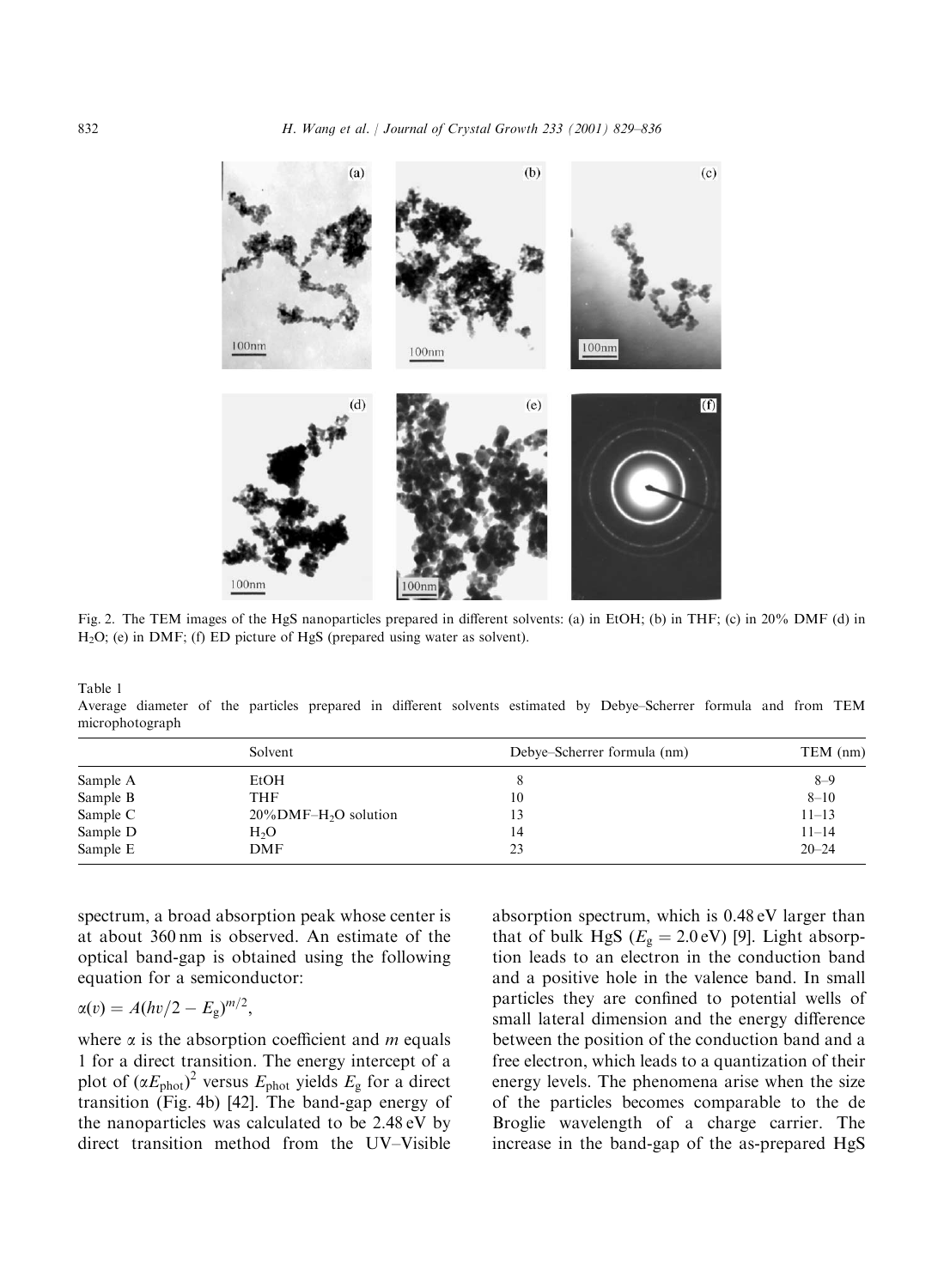

Fig. 3. The wide XPS spectrum of the as-prepared HgS using water as solvent (sample D).

nanopartiles is the indicative of size quatization effects [43].

#### 3.3. Probable mechanism

We also carried out experiments by using other materials as sulfur source in the preparation of the nanocrystalline HgS particles. It was found that when thioacetamide and rubeanic acid were used to replace thiourea, the products have the similar size and morphology. The effects of reaction time on the formation of the HgS nanocrystals were also investigated. The HgS nanocrystals were formed after exposed in the microwave irradiation for about 5 min, and after 10 min the reaction was completed. If the reaction time was prolonged to 30 min, the size and morphology of the products did not change.

The probable mechanism can be described as below:

 $HgCH_3COO$ <sub>2</sub> + Thiourea

 $\xrightarrow{\text{solvent}}$  Hg-Thiourea complex,

 $Hg$ -thiourea complex  $\begin{array}{c}\n\text{decomposition under} \\
\hline\n\text{microwave irradiation}\n\end{array}$  $\beta$ -HgS (nanoparticles).

Firstly, the strong complex action between  $Hg^{2+}$ and thiourea (thioacetamide or rubeanic acid) leads to the formation of Hg–thiourea (Hg– thioacetamide or Hg–rubeanic acid) complexes. Secondly, the complexes undergo a decomposition process under the microwave irradiation. Thiourea reacts with  $Hg^{2+}$ ,  $Ag^{+}$  and  $Bi^{3+}$  and other metal ions to form complexes [44]. These complexes have the ability to decompose at suitable temperature and pressure to produce metal sulfides. Popov et al. reported the preparation of the  $Bi<sub>2</sub>S<sub>3</sub>$  by thermal decomposition of Bi–thiourea complex [45]. Yu et al., have reported the solvothermal decomposition process of Bi–thiourea complex in polar solvents which produced  $Bi<sub>2</sub>S<sub>3</sub>$  nanowires [46]. In our experiments, the HgS nanocrystals are the products of the decomposition of the Hg–thiourea (Hg–thioacetamide or Hg–rubeanic acid) complexes by microwave irradiation.

The formation of uniform nanosized particles demands a uniform growth environment, and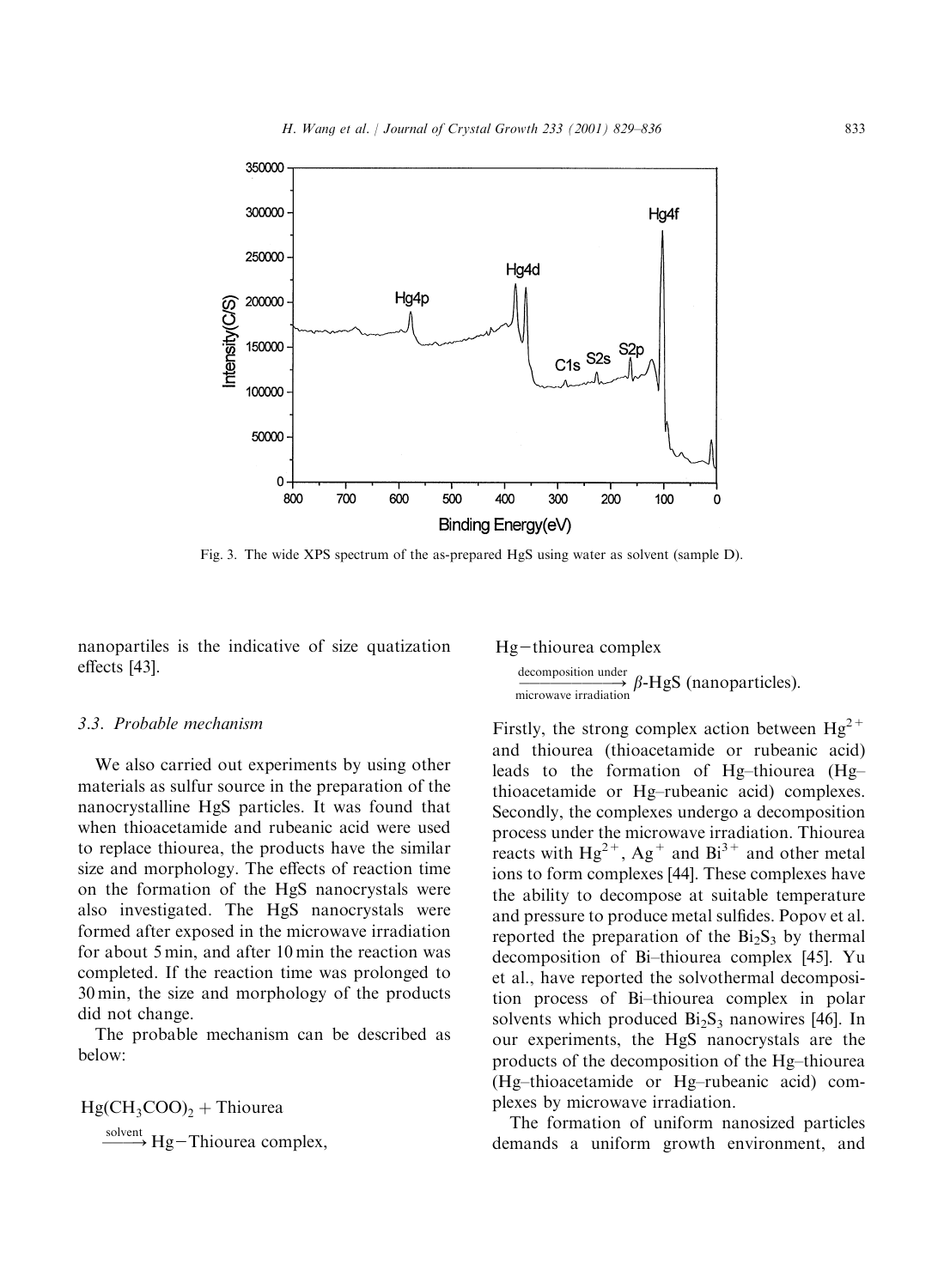

Fig. 4. The high-resolution XPS spectra taken for the Hg and S region of HgS (sample D): (a) Hg(4f); (b) S(2p).

microwave heating affords this. With microwave irradiation of reactants in polar solvents, temperature and concentration gradients can be avoided, providing a uniform environment for the nucleation [36]. During the process, Microwave not only provided the energy for the decomposition of the complexes, but also greatly accelerated the nucleation of the HgS and depressed the straightforward growth of the new-

born HgS nuclei due to the intense friction and collisions of the molecules created by the microwave irradiation. It was found that solvents played a critical role in the formation of the products. In different solvents, the properties of the complexes, the collision rate between the reactants molecules, the heating rate of reaction and the temperature of reaction were different. As a result, nanocrystalline HgS particles with different sizes were obtained.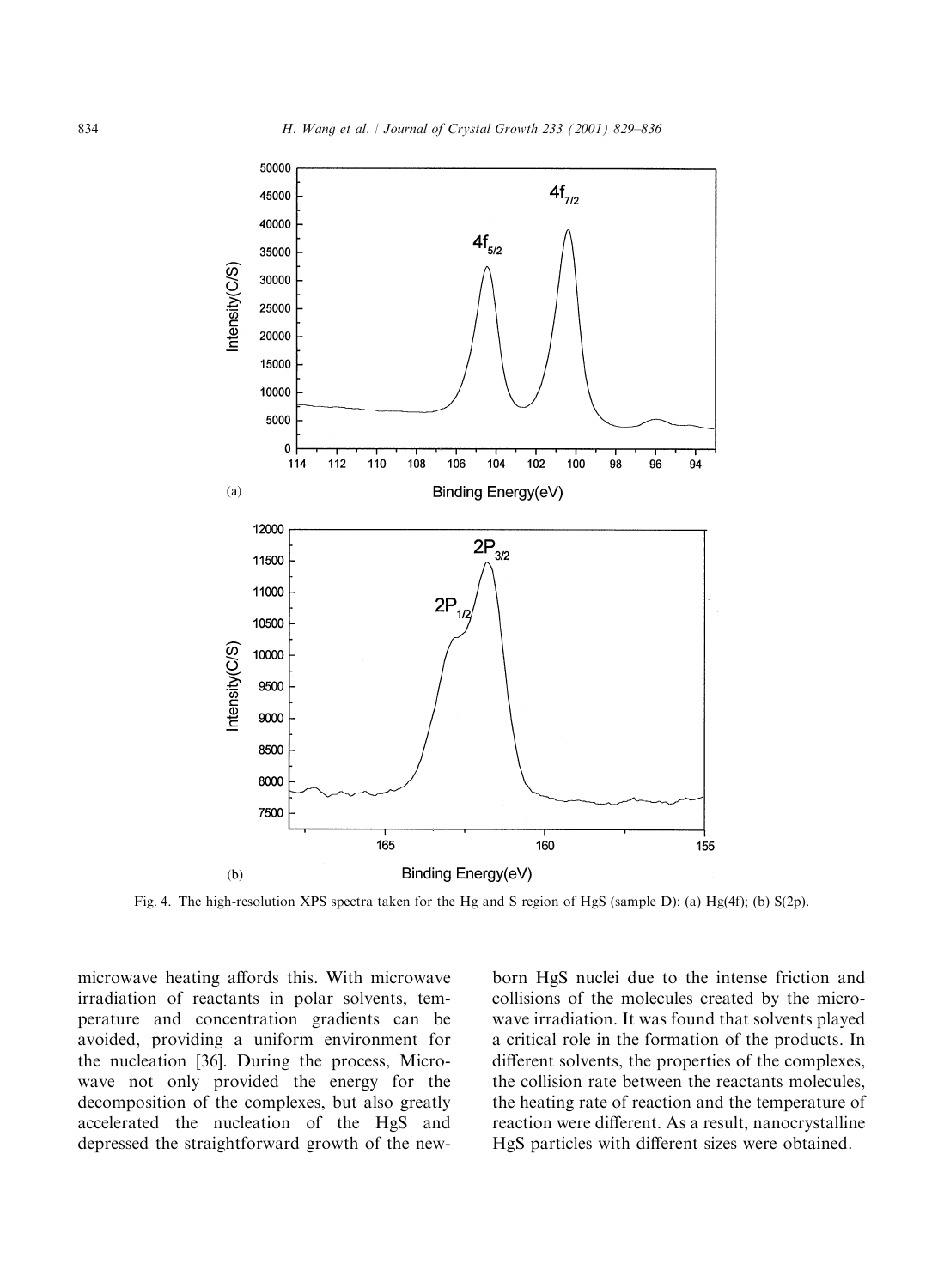

Fig. 5. (a) The UV–Vis absorbance spectrum of HgS nanoparticles prepared in EtOH (sample A) (in EtOH suspension); (b) Plots of  $(\alpha E_{\text{phot}})^2$  versus  $E_{\text{phot}}$  for direct transitions.

## 4. Conclusion

In summary, the size-controlled synthesis of sphalrite-type HgS ( $\beta$ -HgS) nanocrystals has been reported by microwave irradiation. It was found to

be a convenient, mild and efficient route to the synthesis of the nanocrystalline HgS particles with controllable sizes. Further studies may extend the method for the preparation of other nanocrystalline metal sulfides.